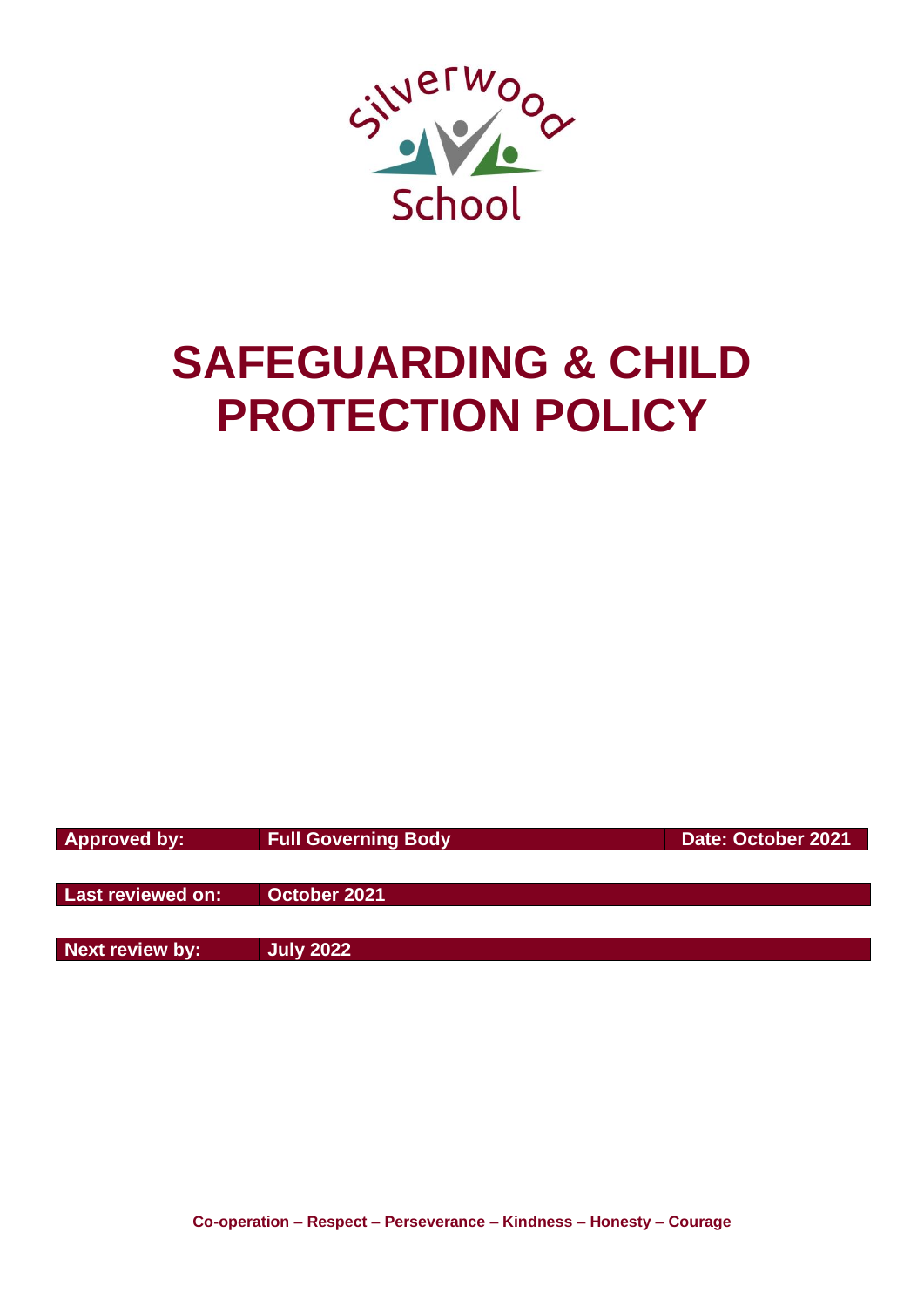# **Safeguarding and Child Protection Policy**

Silverwood School fully recognises its responsibilities for safeguarding and child protection.

| Policy agreed (date):                           | 7 October 2021   |
|-------------------------------------------------|------------------|
| Policy published (including on website) (date): |                  |
| Next review (date):                             | <b>July 2022</b> |

| <b>Key Safeguarding Personnel</b>                                                 |                                                                                                   |              |                                                                                                                           |  |
|-----------------------------------------------------------------------------------|---------------------------------------------------------------------------------------------------|--------------|---------------------------------------------------------------------------------------------------------------------------|--|
| <b>Role</b>                                                                       | <b>Name</b>                                                                                       | Tel.         | <b>Email</b>                                                                                                              |  |
| <b>Headteacher</b>                                                                | <b>Sean McKeown</b>                                                                               | 07857 901765 | SeanMckeown@silverwood.wilts.sch.uk                                                                                       |  |
| <b>Designated</b><br><b>Safeguarding</b><br>Lead (DSL)                            | <b>Terri Chard</b>                                                                                | 07590261717  | TerriChard@silverwood.wilts.sch.uk                                                                                        |  |
| <b>Deputy DSL(s)</b><br>(DDSL)                                                    | <b>Siobhan Cheadle</b><br><b>Beth</b><br>Jones/Kiersten<br><b>Palsar</b><br><b>Alice Youngman</b> | 01380 850309 | SiobhanCheadle@silverwood.wilts.sch.uk<br>KierstenPalsar@silverwood.wilts.sch.uk<br>AliceYoungman@silverwood.wilts.sch.uk |  |
| <b>Nominated</b><br>Governor                                                      | <b>Sarah Gunner</b>                                                                               | 07813 461702 | sarahGunner@silverwood.wilts.sch.uk                                                                                       |  |
| <b>Chair of</b><br><b>Governors</b>                                               | <b>Aileen Bates</b>                                                                               | 01380850309  | chairofgovernors@nws.wilts.sch.uk                                                                                         |  |
| <b>Designated</b><br><b>Teacher for</b><br><b>Looked After</b><br><b>Children</b> | <b>Beth Jones</b>                                                                                 | 07483 246465 | BethJones@silverwood.wilts.sch.uk                                                                                         |  |
| <b>Senior Mental</b><br><b>Health Lead</b><br>(non-mandatory)                     | <b>Emma Rossiter</b>                                                                              | 07751 950261 | Emma Rossiter@silverwood.wilts.sch.uk                                                                                     |  |

**The key safeguarding responsibilities within each of the roles above are set out in Keeping Children Safe in Education (2021)**

| <b>Children's Social Care referrals:</b><br>Multi-Agency Safeguarding Hub (MASH):<br>Out of hours: | 0300 456 0108<br>0300 456 0100 |  |
|----------------------------------------------------------------------------------------------------|--------------------------------|--|
| If you believe a child is at immediate risk of significant harm or injury,                         |                                |  |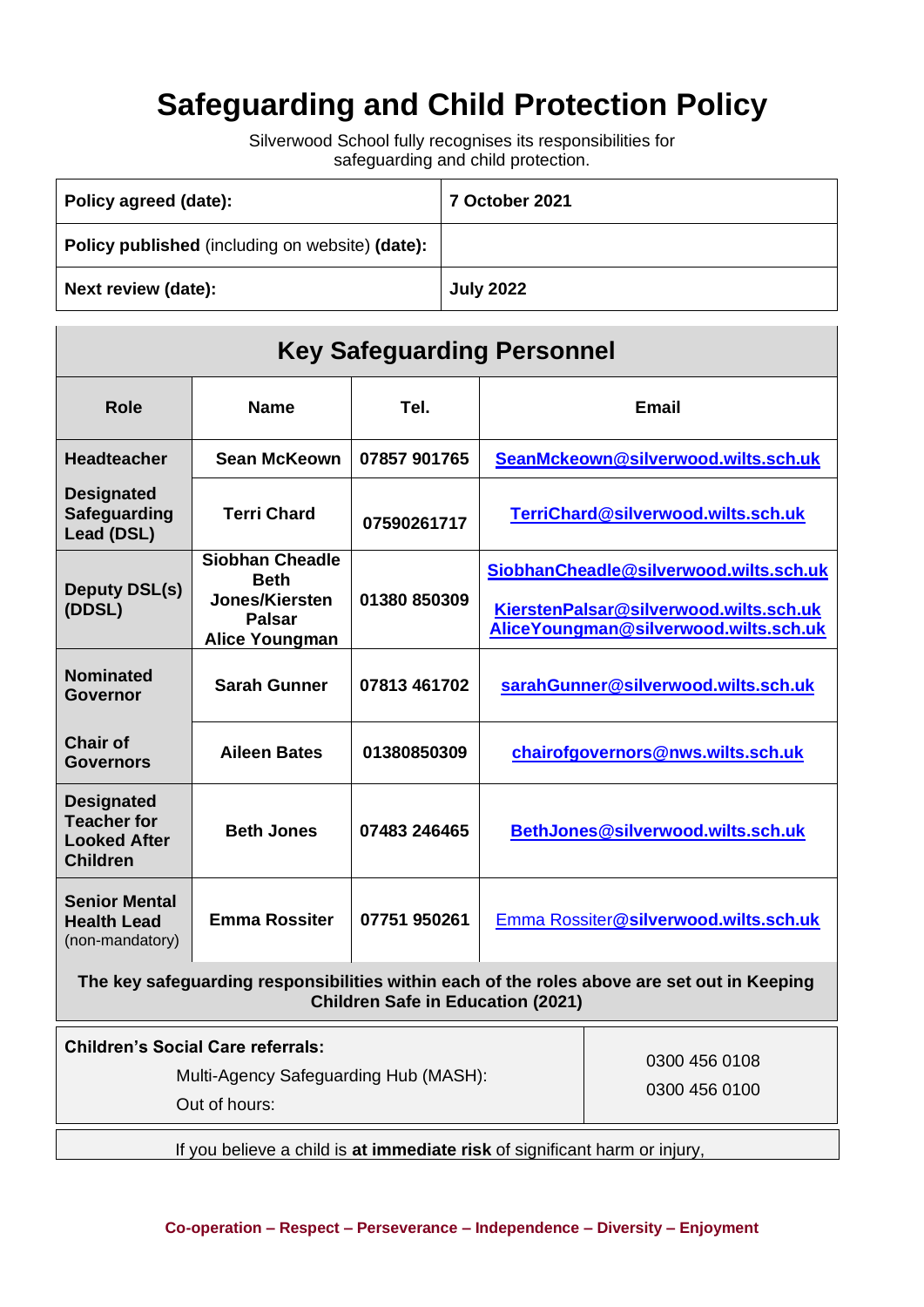#### you **must** call the police on 999.

# **Introduction**

Silverwood School is committed to safeguarding and promoting the welfare of children. We will fulfil our local and national responsibilities as laid out in the following key documents:

- Working Together to Safeguard Children (2018)
- Keeping Children Safe in Education (2021)
- [The procedures of the](http://www.proceduresonline.com/birmingham/scb/) Safeguarding Vulnerable People Partnership (formerly WSCB)
- Information sharing Advice for practitioners providing safeguarding services to children, young people, parents and carers (2018)

The aim of this policy is to ensure:

- all our pupils are safe and protected from harm.
- safeguarding procedures are in place to help pupils to feel safe and learn to stay safe.
- adults in the school community are aware of the expected behaviours and the school's legal responsibilities in relation to safeguarding and child protection.

## **Scope**

Safeguarding children is defined as:

- ensuring that children grow up with the provision of safe and effective care
- acting to enable all children to have the best life chances
- preventing impairment of children's mental and physical health or development and
- protecting children from maltreatment.

The term 'safeguarding children' covers a range of measures including child protection procedures. It encompasses a whole-school preventative approach to keeping children safe, including online that incorporates pupil health and safety; school behaviour management and preventing peer on peer abuse; supporting pupils with medical conditions; Relationships, Sex and Health (RSHE) education and Personal, Social, Health and Economic (PSHE) education; providing first aid and site security.

Consequently, this policy is consistent with all other policies adopted by the governors and should be read alongside the following policies relevant to the safety and welfare of our pupils:

- Relationships, Sex and Health Education/PSHE
- Online safety policy
- Behaviour policy, incl. pupil use of mobile and smart technology
- Staff Behaviour Policy
- Whistleblowing policy
- Complaints policy
- SEND policy
- Health and safety policy
- Teaching and Learning policy
- Equality Statement
- Administration of medicines
- Other -including Bullying and discrimination

#### **This policy applies to all staff in our school.** For the purposes of this policy:

- **Staff** refers to all those working for or on behalf of the school, full time or part time, in a paid or regular voluntary capacity.
- **A volunteer** is a person who performs an activity that involves spending time, unpaid in school (except for approved expenses).
- **Parent** refers to birth parents and other adults who are in a parenting role, for example step-parents, foster carers and adoptive parents.

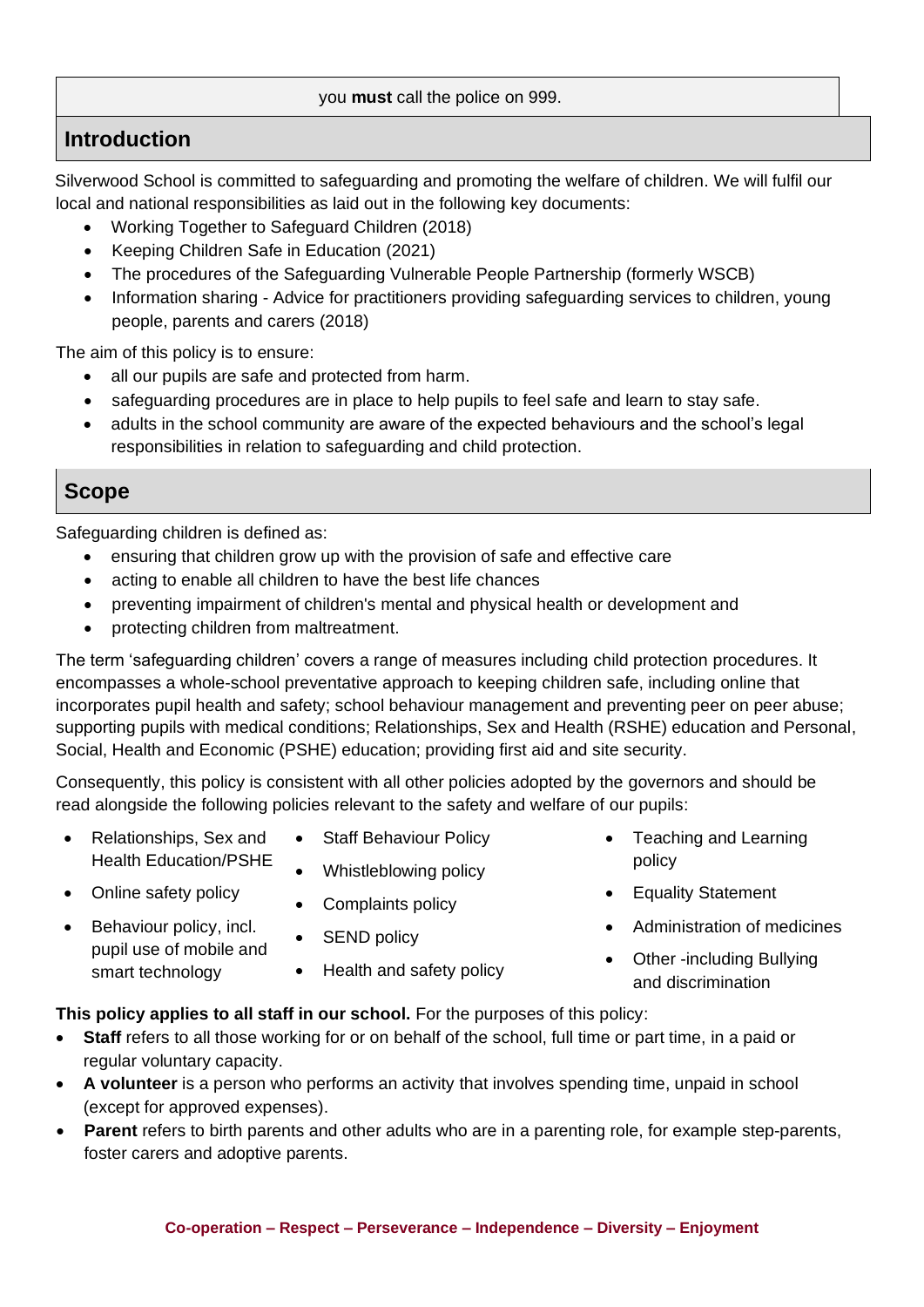• **Child** refers to all children on our school roll and any child under the age of 18 who comes into contact with our school. This includes unborn babies.

#### **Any safeguarding concerns or disclosures of abuse relating to a child at school, outside of school and online are within the scope of this policy.**

### **Expectations**

All staff are:

- familiar with this safeguarding policy and have an opportunity to contribute to its review.
- alert to signs and indicators of possible abuse and wider safeguarding issues.
- able to record and report concerns as set out in this policy.
- able to deal with a disclosure of abuse from a child.
- involved in the implementation of individual education programmes, integrated support plans, child in need plans and interagency child protection plans as required.

In addition, all staff have read and understood Part 1 or Annex A of the latest version of Keeping Children Safe in Education (KCSiE 2021). School leaders and staff who work directly with children have also read Annex B and Part 5.

Governors

As key strategic decision makers and vision setters for the school, the governors will make sure that our policies and procedures are in line with national and local safeguarding requirements. Governors will work with the senior leaders to make sure the following safeguarding essentials are in place:

| <b>Training/Teaching</b>                                     | <b>Policy/Procedures</b>                                           | <b>Staffing</b>                                                 |  |
|--------------------------------------------------------------|--------------------------------------------------------------------|-----------------------------------------------------------------|--|
| Whole school approach to broad<br>and balanced curriculum    | Peer on Peer abuse<br>Pupil voice                                  | Designated Safeguarding Lead<br>(DSL) who is a senior member of |  |
| embedding safeguarding<br>teaching                           | Online safety                                                      | the leadership team.<br>Deputy Designated Safeguarding          |  |
| D/DSL training                                               | Whistleblowing                                                     | Lead (DDSL)                                                     |  |
| Designated teacher training                                  | Staff Behaviour Policy (for safer                                  | Designated teacher for children                                 |  |
| KCSiE Part 1 or Annex A (and<br>Annex B and Part 5 for staff | working practice), incl. low-level<br>concerns about staff conduct | looked-after (even if there are no<br>LAC on roll)              |  |
| working directly with children)                              | Early help                                                         | Senior mental health and well-                                  |  |
| Staff training, including regular<br>safeguarding updates    | <b>Mental Health</b>                                               | being staff                                                     |  |
|                                                              | Multi-agency working                                               |                                                                 |  |
| Children taught about keeping<br>safe online                 | Children missing out on<br>education (CMOE) and Children           |                                                                 |  |
| Online safety training for staff                             | Missing Education (CME)                                            |                                                                 |  |
| Preventing radicalisation                                    | Children with SEND and a                                           |                                                                 |  |
| Teaching staff confidence to                                 | physical health issue                                              |                                                                 |  |
| deliver RSHE/PSHE to all pupils                              | Reporting abuse, incl. dealing<br>with a child at immediate risk / |                                                                 |  |
| Annual review of online safety<br>arrangements               | SVPP procedures                                                    |                                                                 |  |
|                                                              | Honour based abuse (HBA)                                           |                                                                 |  |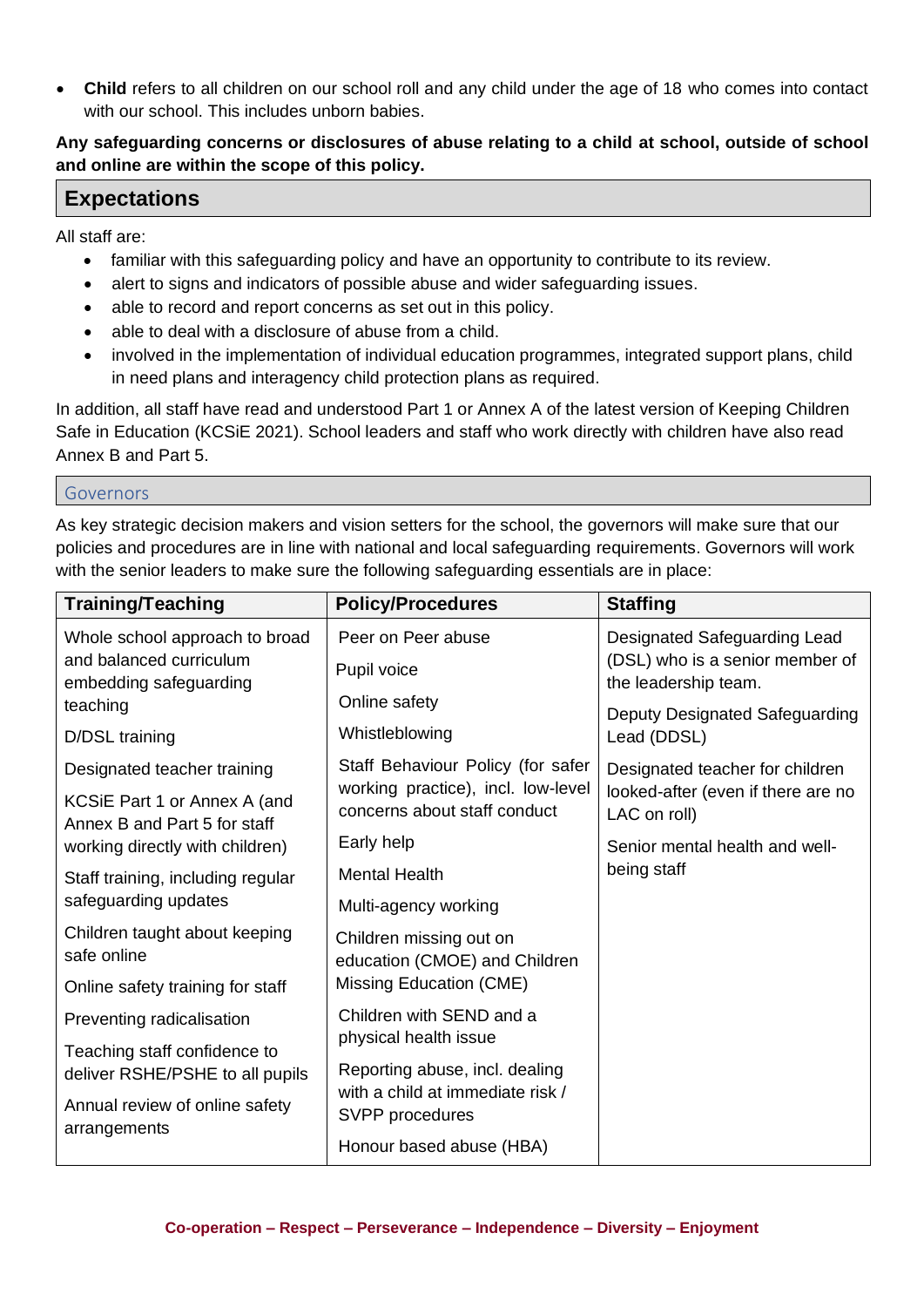| <b>Female Genital Mutilation (FGM)</b>                   |  |
|----------------------------------------------------------|--|
| Behaviour policy                                         |  |
| Relationships, Sex and Health<br>Education (RSHE) policy |  |
| Staff contribution to policy                             |  |
| Safeguarding policy review                               |  |

#### **Concerns and allegations management**

Our chair of governors is responsible for liaising with the local authority Designated Officer for Allegations (DOfA) and other partner agencies in the event of an allegation of abuse being made against the Executive Headteacher.

See also 'Managing concerns and allegations against staff'.

#### **Audit**

The nominated governor (SG) for safeguarding collaborates with the Executive Headteacher and the D/DSL to complete an annual safeguarding audit return to the local authority.

#### **Safer Recruitment**

Our governors monitor the school's safer recruitment practice, including the Single Central Record.

# **Monitoring and review**

Governors ensure that safeguarding is an agenda item for every full governing body meeting.

The Headteacher ensures that safeguarding is an agenda item for every staff meeting.

This policy is reviewed annually or earlier as required by changes to legislation or statutory guidance.

The nominated governor meets the DSL every term (six times a year) to monitor the effectiveness of this policy.

#### Mandatory procedures – Staff and adults at school

#### **Safer recruitment**

All staff are subject to safer recruitment processes and checks and we follow the guidance set out in Part 3 of KCSiE (2021).

At Silverwood School, we scrutinise all applications for paid or voluntary posts. We undertake interviews and make appropriate checks through the Disclosure and Barring Service (DBS). We maintain a single central record (SCR) of the essential checks as set out in KCSiE, that have been carried out and certificates obtained. The SCR applies to:

- all staff (including supply staff, and teacher trainees on salaried routes) who work at the school.
- all governors

See also Training.

#### **Staff Behaviour Policy (for safer working practice)**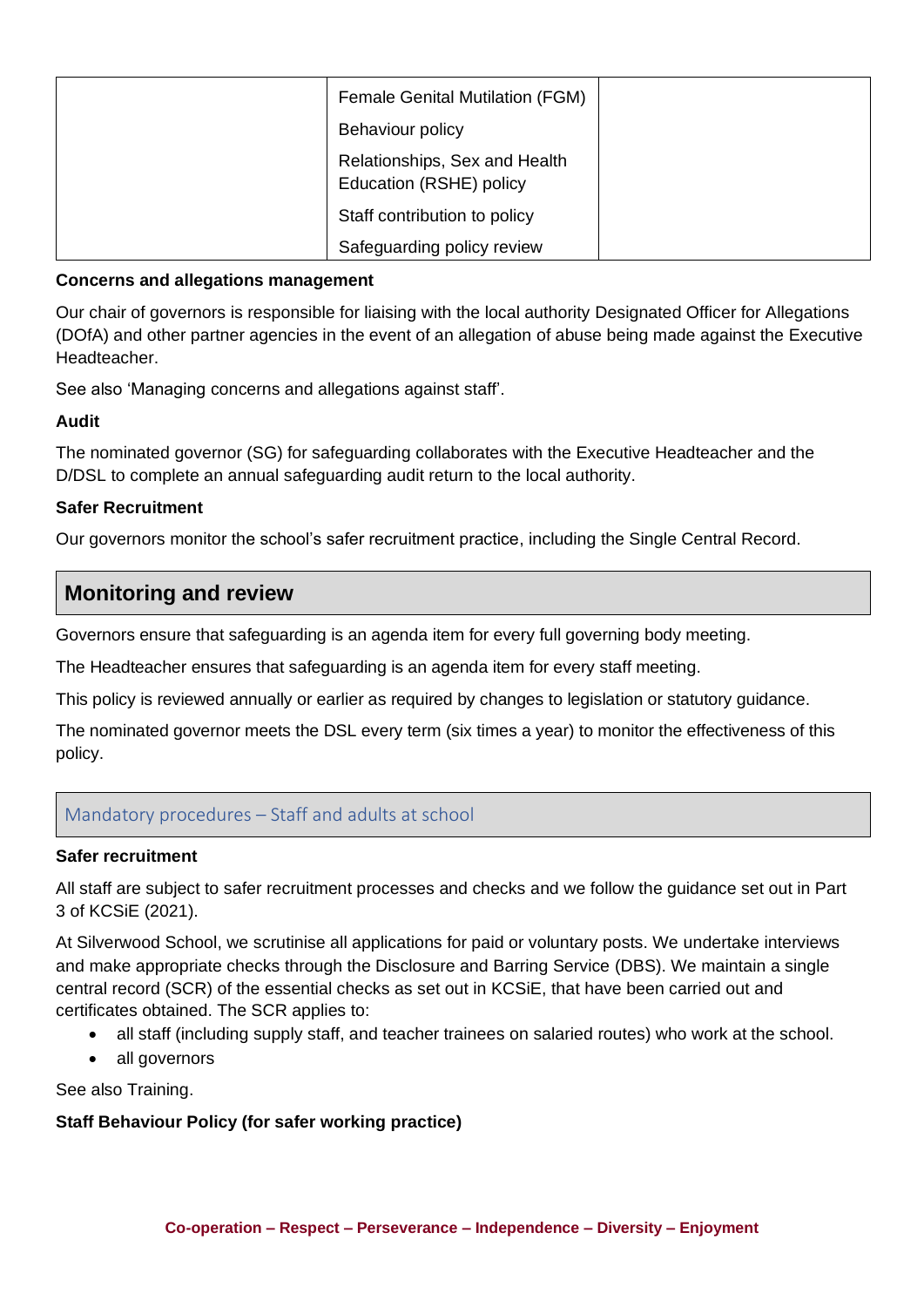Silverwood School is committed to positive academic, social and emotional outcomes for our pupils underpinned by a strong safeguarding ethos. We are equally committed to the protection and welfare of our staff, who are expected to adhere to the highest standards of professional behaviour.

The Staff Behaviour Policy sets out staff behaviours that should be avoided as well as those that constitute safe practice and supports our commitment to safeguarding children.

Teaching staff are additionally expected to act within the guidance of the 'personal and professional conduct' section of the Teachers' Standards.

#### **Identifying the signs**

All staff know how to recognise and are alert to the signs of neglect and abuse and wider safeguarding issues, including but not limited to child on child sexual violence and harassment, peer on peer abuse and exploitation. Definitions of abuse, set out in 'What to do if you're worried a child is being abused - Advice for practitioners' (2015), 'Keeping Children Safe in Education' (2021) and Sexual violence and sexual harassment between children in schools (2021) along with notes from safeguarding training, are important reference documents for all staff. Every member of staff is provided with a copy of Part 1 or Annex A of KCSiE which they are required to read, and which also includes supporting guidance about several specific safeguarding issues. Staff who work directly with children are also required to read Annex B and Part 5 of KCSiE (2021).

#### **Responding to concerns/disclosures of abuse**

Flowcharts provided by the SVPP that set out the required procedure for staff to follow when they have a safeguarding concern about a child are displayed in the staffroom and adult cloakrooms for easy reference.

Staff adhere to the organisation's safeguarding training requirements when concerned about abuse or when responding to a disclosure of abuse. Staff understand that they must NOT:

- take photographs of any injuries.
- postpone or delay the opportunity for the child to talk.
- take notes while the child is speaking or ask the child to write an account.
- try to investigate the allegation.
- promise confidentiality eg say they will keep 'the secret'.
- approach or inform the alleged abuser.

All staff record any concern about or disclosure by a pupil of abuse or neglect and report this to the D/DSL using the standard form. It is the responsibility of each adult in school to ensure that the D/DSL receives the record of concern without delay. In the absence of the D/DSL, staff members know to speak directly to the MASH. In some circumstances, the D/DSL or member of staff seeks advice by ringing the MASH for advice.

The D/DSL will liaise with safeguarding partners and work with other agencies in line with Working Together (2018) and will refer to National Police Chief's Council guidance for schools to understand when they should consider calling the police.

The D/DSL will provide as much information as possible as part of the referral process. This will allow any assessment to consider all the available evidence and enable a contextual approach to address such harm.

During term time, the DSL and DDSL is always available during school hours for staff to discuss any safeguarding concerns.

The voice of the child is central to our safeguarding practice and pupils are encouraged to express and have their views given due weight in all matters affecting them.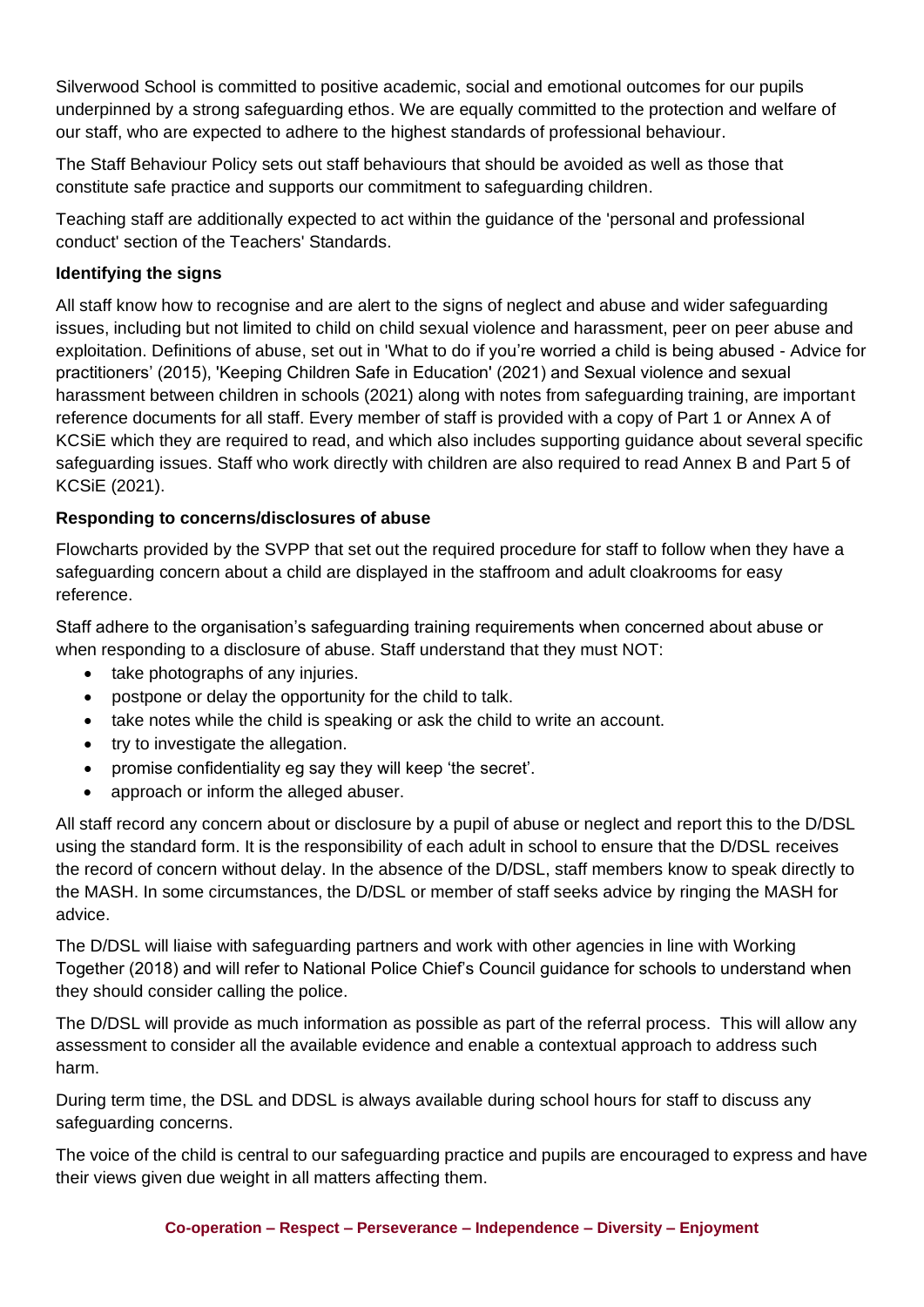#### **Online safety**

Silverwood School follows the DFE guidance 2020 and model policy for On-line safety. (see linked policy)

Online safety is a running and interrelated theme which is reflected in our policies and procedures. Children are taught about safeguarding, including online safety. Online safety is considered as part of our whole school safeguarding approach and wider staff training and curriculum planning. A personalised or contextualised approach is taken for more vulnerable children, victims of abuse and some children with SEND.

Silverwood School acknowledges the fact many children have unlimited and unrestricted access to the internet via mobile phone networks, the school will follow its policy on the use of mobile and smart technology in school to safeguard children and will follow peer on peer abuse procedures when mobile phones are used by a child whilst in school to sexually harass their peers via their mobile and smart technology, share indecent images: consensually and non-consensually (often via large chat groups), and view and share pornography and other harmful content.

#### **Managing concerns and allegations against staff (including supply teachers, volunteers and contractors)**

Silverwood School follows the procedure set out by the SVPP 'Allegations against adults' flowchart which is displayed in the staffroom and adult cloakrooms for easy reference.

Where anyone in the school has a concern about the behaviour of an adult who works or volunteers at the school, including supply staff and contractors, they must immediately consult the Headteacher/Principal who will refer to the local authority Designated Officer for Allegations (DOFA).

Any concern or allegation against the Headteacher/Principal will be reported to the Chair of Governors without informing the Headteacher/Principal.

All staff must remember that the welfare of a child is paramount and must not delay raising concerns for fear a report could jeopardise their colleague's career. Silverwood School promotes an open and transparent culture in which all concerns about adults working in or on behalf of the school (including supply teachers, volunteers and contractors) are dealt with promptly and appropriately.

Any allegation of abuse will be dealt with in a fair and consistent way that provides effective protection for the child and at the same time supports the person who is the subject of the allegation.

In addition to the concern/allegation management process, the school's DSL will also refer suspected abuse to the MASH as described in 'responding to a concern.'

All members of staff and volunteers have read and signed to confirm they have understood the school's Staff Behaviour Policy (for safer working practice), all supply staff and contractors are made aware of expectations of their behaviour.

Concerns and allegations reported relating to supply staff and contractors will be notified to their employers for investigation and potential referral to DOFA.

Silverwood School will appoint a 'case manager' to lead any investigation where the reported allegation does not meet the allegations threshold to consider a referral to the DOFA. This is the headteacher or where the headteacher is the subject of an allegation, the chair of governors.

#### **Managing low-level concerns about adults**

Silverwood School operates a 'low-level' concerns policy in accordance with KCSIE. 'Low-level' refers to behaviour that is: inconsistent with expectations set out in the Staff Behaviour Policy, including inappropriate conduct outside of work, and/or does not meet the allegations threshold, or is otherwise not considered serious enough to consider a referral to the DOfA.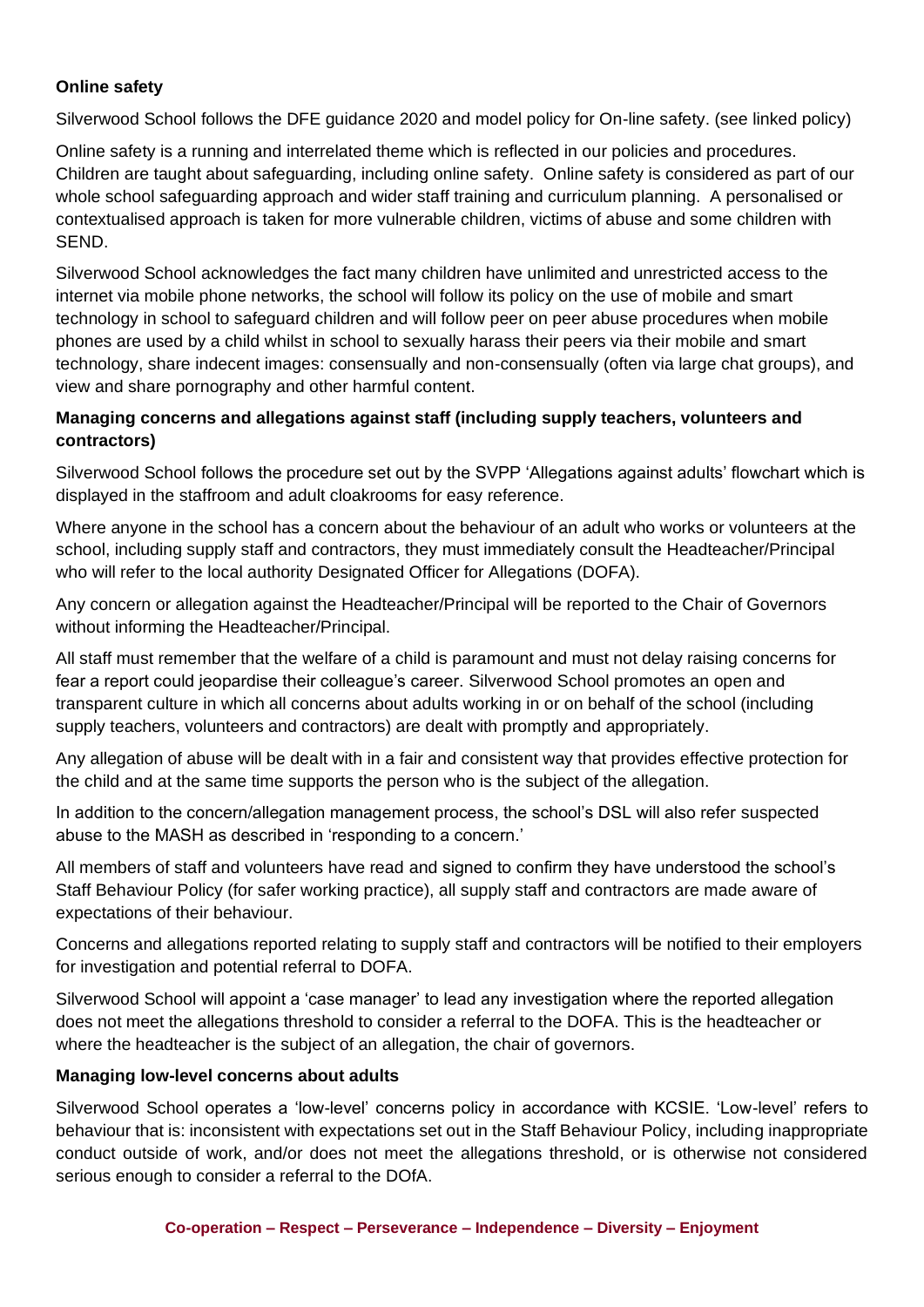All low-level concerns will be reported to the headteacher; low-level concerns about the Executive Headteacher will be reported to the chair of governors.

Silverwood School will:

- ensure all staff are clear about what appropriate behaviour is (as set out in the Staff Behaviour Policy), and are confident in distinguishing expected and appropriate behaviour from concerning, problematic or inappropriate behaviour, in themselves and others;
- empower staff to share any low-level safeguarding concerns;
- provide a responsive, sensitive and proportionate handling of such concerns when they are raised, for both the child/ren and the adult; and,
- respond to reports of low-level concerns in accordance with our HR conduct procedures by addressing unprofessional behaviour and support the individual to correct it at an early stage. If the concern has been raised via a third party, the headteacher will collect as much evidence as possible by speaking:
	- $\circ$  directly to the person who raised the concern, unless it has been raised anonymously;
	- o to the individual involved and any witnesses.

Reporting low-level concerns helps to create and embed a culture of openness, trust and transparency in which the school's values and expected behaviour are constantly lived, monitored and reinforced by all staff.

Staff are encouraged to self-refer where they have found themselves in a situation which could be misinterpreted, might appear compromising to others, and/or on reflection they believe they have behaved in such a way that they consider falls below the expected professional standards.

All low-level concerns will be recorded in writing, retained and reviewed to help recognise any weakness in the school safeguarding system so that potential patterns of concerning, problematic or inappropriate behaviour can be identified.

#### **Whistleblowing**

All staff and pupils can raise concerns about poor or unsafe practice and potential failures in the school safeguarding regime. Our whistleblowing procedures, which are reflected in staff training and our Staff Behaviour Policy, and shared with pupils are in place for such concerns to be raised with Heads of Learning at each site.

If a staff member feels unable to raise an issue with Heads of Learning at each site.or feels that their genuine concerns are not being addressed, other whistleblowing channels are open to them:

- The NSPCC whistleblowing helpline Staff can call: 0800 028 0285 from 08:00 to 20:00, Monday to Friday, or email help@nspcc.org.uk.
- A member of the governing body: Charles Burgess

#### **Escalation of concerns**

Effective working together depends on an open approach and honest relationships between colleagues and between agencies.

Staff must be confident and able to professionally disagree and challenge decision-making as an entirely legitimate activity; a part of our professional responsibility to promote the best safeguarding practice. Staff are encouraged to press for re-consideration if they believe a decision to act/not act in response to a concern raised about a child is wrong. In such cases the SVPP Case Resolution Protocol is used if necessary.

If we are on the receiving end of a professional challenge, we see this as an opportunity to reflect on our decision making.

#### **Record keeping and information sharing**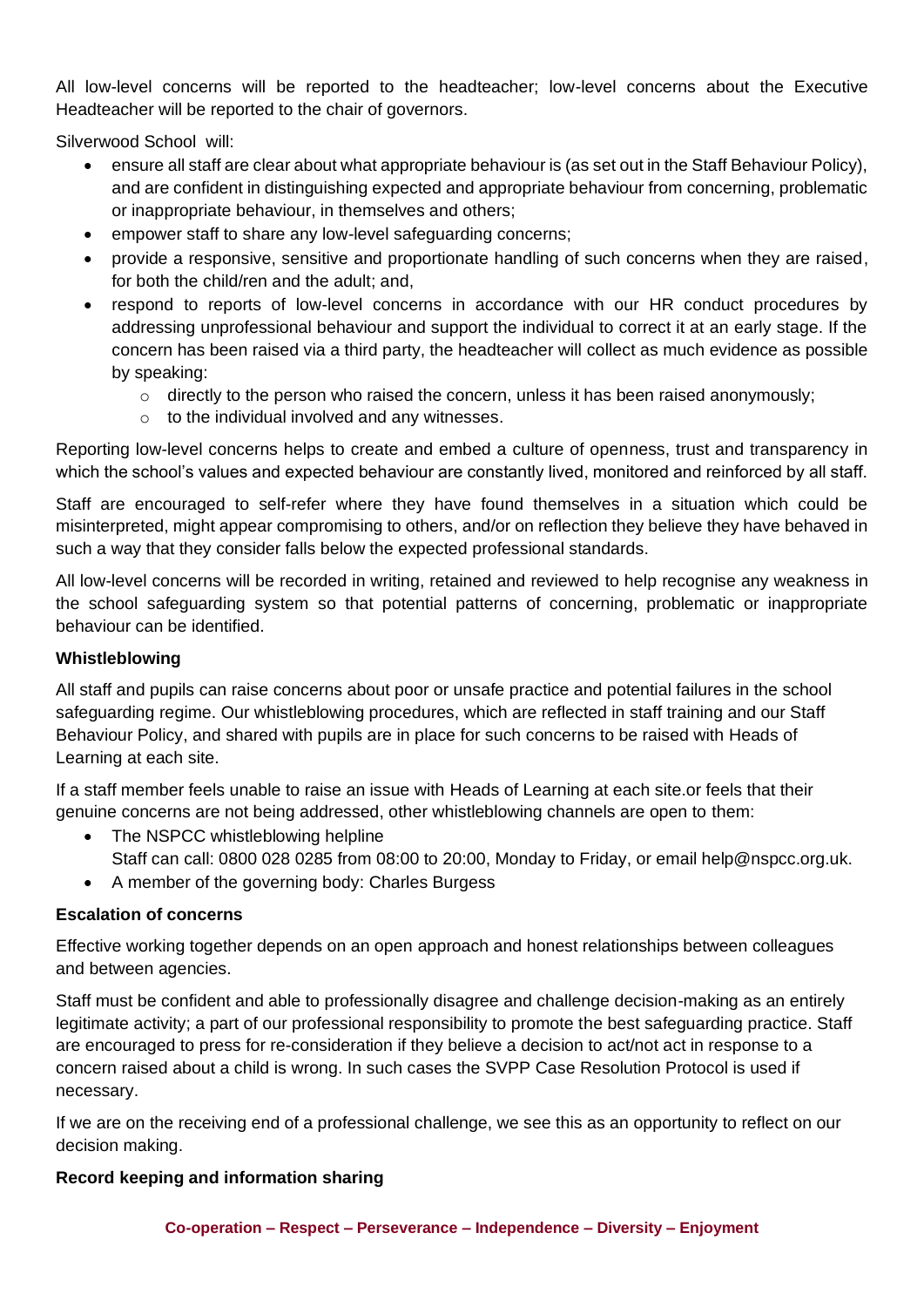The school:

- liaises with partner organisations (alternative provisions, Wiltshire Council, and virtual heads) to ensure any safeguarding records for learners are shared on transition:
	- o by the setting/school/organisation previously attended by the child.
	- o by our DSL when the child leaves our school.

For any child dual-registered with another school/setting/organisation, the school continues to be responsible for the safeguarding of the placed pupil thus the DSL will regularly liaise with the DSL at that base to ensure information is shared in the child's best interests. This includes contextual safeguarding information about relationships that young people form in their neighbourhoods, schools and online to enable assessment and intervention to happen within these extra-familial contexts.

- keeps clear and comprehensive written records of all pupil safeguarding and child protection concerns using a standard recording form, with a body map, including how the concern was followed up and resolved as well as a note of any action taken, decisions reached and the outcome.
- ensures all pupil safeguarding and child protection records are kept securely in a locked location.
- ensures the records incorporate the wishes and views of the pupil.

The D/DSL acts in accordance with Information Sharing – Department for Education (DfE) (2018) and in line with the Wiltshire Council Record Keeping Guidance which includes details about file retention. Information about pupils at risk of harm is shared with members of staff in keeping with the seven golden rules to sharing information in the DfE guidance.

We are committed to work in partnership with parents and carers. In most situations, we will discuss initial concerns with them. However, the D/DSL will not share information where there are concerns that if so doing would:

- place a child at increased risk of significant harm
- place an adult at increased risk of serious harm
- prejudice the prevention, detection or prosecution of a serious crime
- lead to unjustified delay in making enquiries about allegations of significant harm to a child, or serious harm to an adult.

When we become aware that a child is being privately fostered, we remind the carer/parent of their legal duty to notify Wiltshire Children's Social Care. We follow this up by contacting Children's Social Care directly.

#### **Visitors**

*All visitors complete a signing in/out process, wear a school ID badge and are provided with key safeguarding information including the contact details of safeguarding personnel in school.*

Scheduled visitors in a professional role (eg fire officer, police, NSPCC staff) are asked to provide evidence of their role and employment details (usually an identity badge) upon arrival at school. Careful consideration is given to the suitability of any external organisations. School complete an assessment of the education value, the age appropriateness of what is going to be delivered by the scheduled visitor prior to booking a visit.

If the visit is unscheduled and the visitor is unknown to the school, we will contact the relevant organisation to verify the individual's identity, if necessary.

#### **Off site visits and exchange visits**

We carry out a risk assessment prior to any off-site visit and designate the specific roles and responsibilities of each adult, whether employed or volunteers.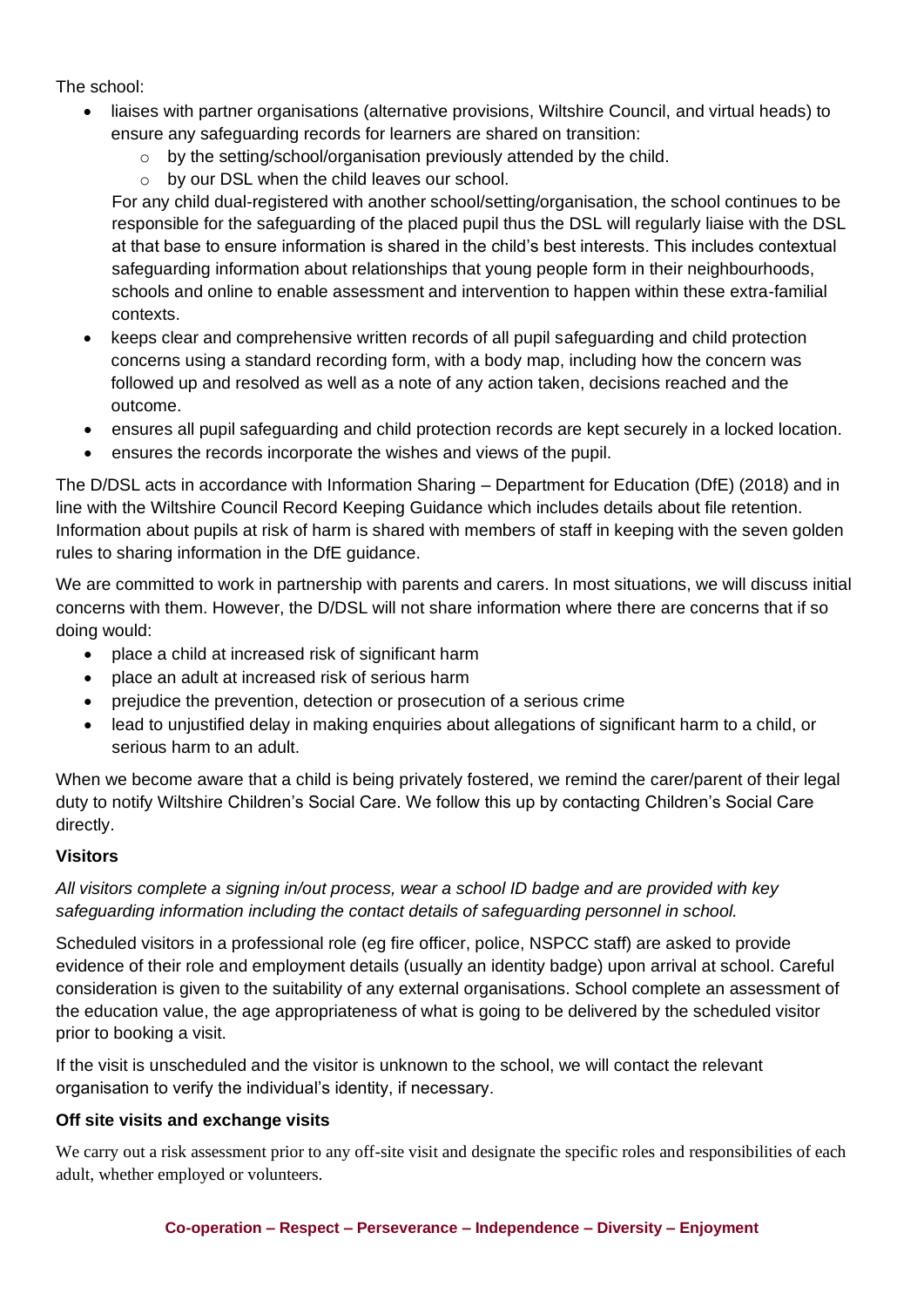Where there are safeguarding concerns or allegations that happen offsite, staff will follow the procedures described above and in the SVPP flowcharts as appropriate. A copy of the flowcharts is taken on off-site visits for reference.

Any adult over 18 in a host family will be subject to DBS checks. We work with partner schools abroad to ensure that similar assurances are undertaken prior to any overseas visit by our pupils.

# **Mandatory procedures – Supporting children**

#### **A culture of listening to children**

We have a whole school approach to listening to children and have systems in place which create an environment where children feel safe to share their concerns and worries and know they will be taken seriously. These systems operate with the best interests of the child at their heart.

Children can safely express their views and give feedback. The school's safeguarding team are clearly identifiable to our pupils. We regularly gather pupil voice via forums such as School council, this data informs our practice and policies.

#### **Curriculum – teaching about safeguarding**

Our pupils access a broad and balanced curriculum that promotes their spiritual, moral, cultural, mental and physical development, and prepares them for the opportunities, responsibilities and experiences of life.

We provide opportunities for pupils to develop skills, concepts, attitudes and knowledge that promote their safety, and well-being. The PSHE and citizenship curriculum, incorporating Relationships, Sex and Health (RSHE) education specifically includes the following objectives:

- Developing pupil self-esteem and communication skills
- Developing strategies for self-protection including online safety
- Developing a sense of the boundaries between appropriate and inappropriate behaviour in adults and within peer relationships (positive relationships and consent)

#### **Remote learning**

If the school is required to change the way provision to children is offered due to exceptional circumstances eg during a pandemic lockdown, self-isolation, staff responsibilities to remain alert to the signs and risks of abuse to children will continue to apply. In such circumstances:

The DSL will:

- work closely with social care and partner agencies to support children in these circumstances and to identify children who may be at risk for the first time and/or benefit from additional support
- use specific local and national guidance about safeguarding in such circumstances to inform practice eg UK Safer internet centre guidance, DfE safeguarding and remote education and will ensure staff, children, and families are provided with written:
	- o amended DSL arrangements as required (names, location and contact details)
	- o temporary changes to procedures for working with children eg online.
	- o amended procedures for reporting concerns
	- o safeguarding training arrangements
	- $\circ$  timescales for such changes so that all children, families and staff understand when such arrangements will end, and arrangements revert to those in place prior to the events leading to the need for the temporary changes.

We will ensure the curriculum we offer during such circumstances, continues to promote learners' spiritual, moral, cultural, mental and physical development.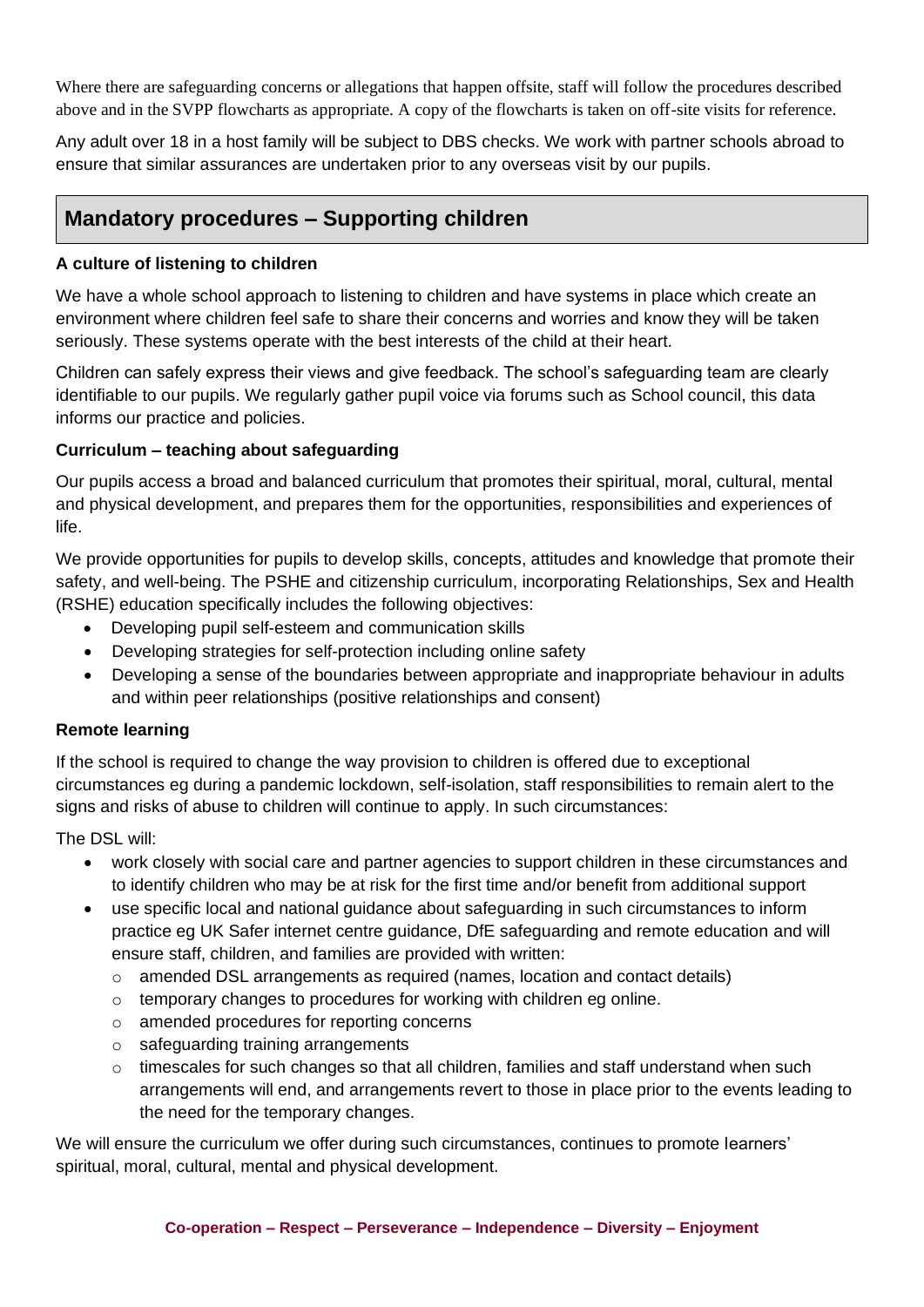#### **Early help**

At Silverwood School, all our staff can identify children who may benefit from early help as a problem emerges and discuss this with the D/DSL.

The D/DSL uses:

- The Digital Assessment and Referral Tool as appropriate as part of a holistic assessment of the child's needs.
- The Multi-Agency Thresholds guidance for Safeguarding Children on the Safeguarding Vulnerable People Partnership (SVPP) website about suitable action to take when a pupil has been identified as making inadequate progress or having an unmet need.
- Liaises with Wiltshire SEND service
- Various resources to identify and respond to harmful sexual behaviour

#### **Children with Special Education Needs and Disabilities (SEND) or physical health issues**

Pupils with additional needs or certain health conditions face an increased risk of abuse and neglect. Staff take extra care to interpret correctly apparent signs of abuse or neglect. We never assume that behaviour, mood or injury relates to the pupil's additional needs without further exploration. Staff understand that additional challenges can exist when recognising abuse and neglect in pupils with SEND, including communication barriers. Staff recognise that children with SEND are also at a higher risk of peer group isolation and can be disproportionately affected by bullying (including prejudiced-based bullying).

To address those additional challenges, extra pastoral support is considered for children with SEND or physical health issues and they are also encouraged to discuss their concerns. The D/DSL works with the Special Educational Needs Co-ordinator (SENCo) to identify pupils with additional communication needs and whenever possible, these pupils are given the chance to express themselves to a member of staff with appropriate communication skills.

#### **The use of 'reasonable force' in school**

There are circumstances when it is appropriate for staff to use reasonable force to safeguard children. The term 'reasonable force' covers the broad range of actions used by staff that involve a degree of physical contact to control or restrain children. This can range from guiding a child to safety by the arm, to more extreme circumstances such as breaking up a fight or where a young person needs to be restrained to prevent violence or injury. 'Reasonable' in these circumstances means 'using no more force than is needed'. The use of force may involve either passive physical contact, such as standing between pupils or blocking a pupil's path, or active physical contact such as leading a pupil by the arm out of the classroom. Silverwood School follows DfE advice for schools is available at [Use of Reasonable Force in Schools.](https://assets.publishing.service.gov.uk/government/uploads/system/uploads/attachment_data/file/444051/Use_of_reasonable_force_advice_Reviewed_July_2015.pdf)

All staff will follow our behaviour policy and all pupils are encouraged to follow these expectations to reduce the need for the need for 'use of reasonable force.' Staff will work in collaboration with pupils and parents/carers to plan positive, proactive behaviour support which may include support plans, referral to specialist agencies and agreeing actions to reduce the occurrence of challenging behaviour.

# **Mandatory procedures – Specific forms of abuse and safeguarding issues**

#### **Peer on peer abuse**

*All children have a right to attend school and learn in a safe environment. All peer on peer abuse is unacceptable and will be taken seriously.*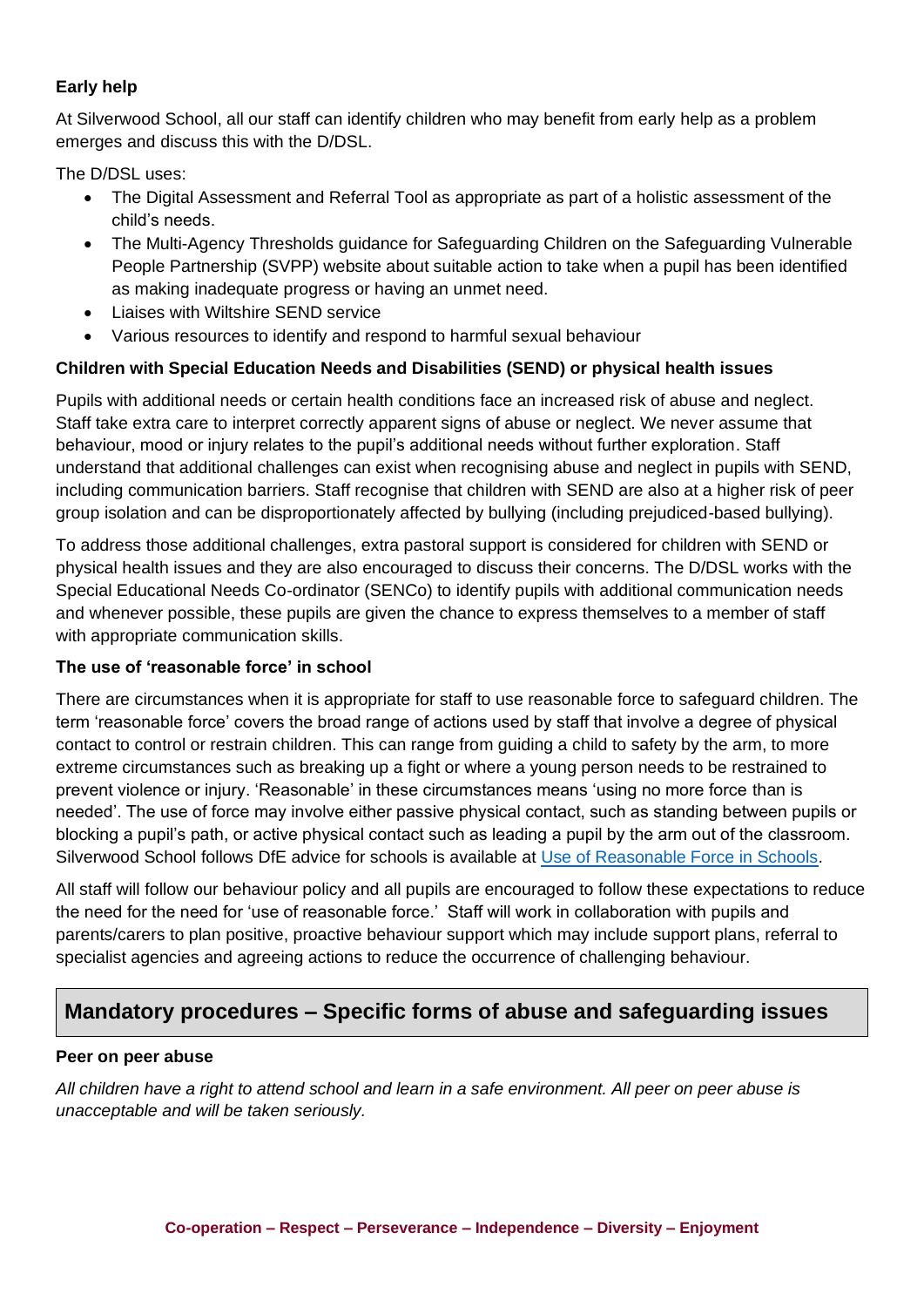*In addition, we have a zero-tolerance approach and will respond to all reports and concerns of child on child sexual violence and sexual harassment, including those that have happened outside of the school, and/or online.*

*Staff recognise that while both boys and girls can abuse their peers, it is more likely that girls will be victims and boys instigators of such abuse. Peer on peer abuse is not tolerated, passed off as "banter" or seen as "part of growing up". The different forms of peer on peer abuse is likely to include, but not limited to:* 

- *bullying (including cyber bullying, prejudice-based and discriminatory bullying)*
- *abuse in intimate personal relationships between peers*
- *physical abuse which can include hitting, kicking, shaking, biting, hair pulling or otherwise causing physical harm*
- *'upskirting' or any picture taken under a person's clothing without their permission or them knowing to obtain sexual gratification or cause humiliation, distress or alarm.*
- *causing someone to engage in sexual activity without consent*
- *initiation/hazing type violence and rituals.*
- *consensual and non-consensual sharing of nudes and semi-nude images and/or videos (also known as sexting)*
- *sexual violence and sexual harassment between children, as defined by Sexual offences act 2003*  which considers rape, assault by penetration and sexual assault, all types of sexual violence. Sexual violence and sexual harassment can be between two children, or a group of children and can occur online and offline.

*Consequently, peer on peer abuse is dealt with as a safeguarding issue, recorded as such and not managed through the systems set out in the school behaviour policy.* 

*Any pupil who may have been victimised and/or displayed such harmful behaviours, along with any other child affected by peer on peer abuse, will be supported through the school's pastoral system and the support will be regularly monitored and reviewed.* 

*We will address inappropriate behaviour (even if it appears to be relatively innocuous) as this can be an important intervention that may help prevent problematic, abusive and/or violent behaviour in the future.*

*We acknowledge that even if there are no reported cases of peer on peer abuse, such abuse may still be taking place and is simply not being reported. Staff maintain an attitude of 'it could happen here' where safeguarding is concerned.*

*We minimise the risk of peer on peer abuse by providing:*

- *a relevant, effective curriculum, that helps children to develop their understanding of acceptable behaviours, healthy relationships and keeping themselves safe. The curriculum is updated to reflect changes in legislation, and the mandatory teaching of Relationship Education, Relationship and Sex Education and Health Education*
- *established/publicised systems for pupils to raise concerns with staff, knowing they will be listened to, supported and valued, and that the issues they raise will be taken seriously*
- *training to all staff so they understand that peer on peer abuse can happen and are trained to be alert to any behaviours that could cause concern*
- *a clear procedure for all staff to report all incidents as a safeguarding concern to the school D/DSL.*

*The DSL will follow local and national guidance when there has been a report of sexual violence and harassment between children. This will include liaising with other professionals to develop robust risk assessments and multi-agency safety planning with appropriate specialist targeted work for pupils who are identified as posing a potential risk to other children. This is done using a Contextual Safeguarding*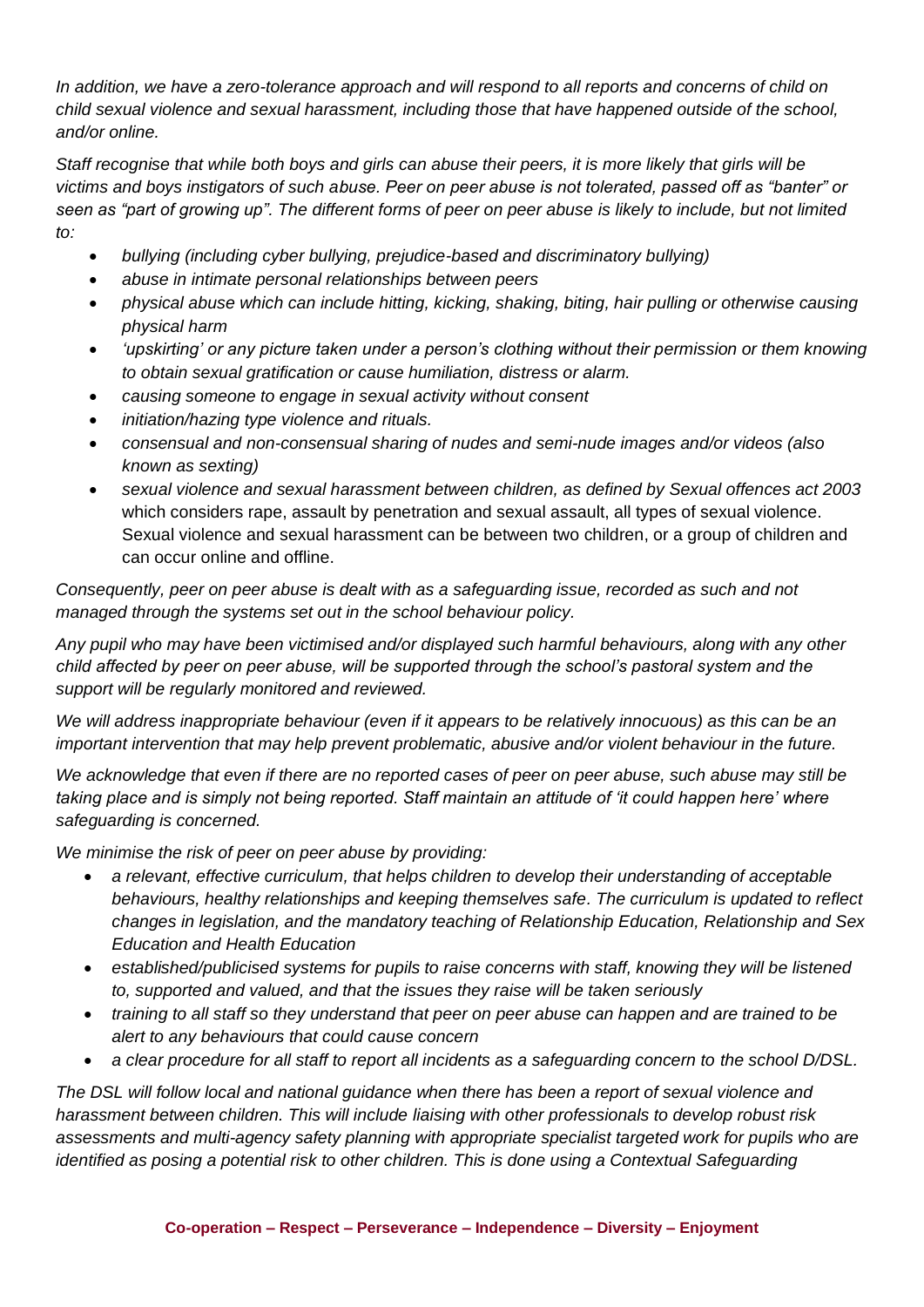*approach* to ensure assessments consider risks posed by any wider environmental factors present in a child's life.

*The NSPCC has a dedicated helpline 0800 136 663 to provide children who are victims of sexual abuse in schools with appropriate support and advice. The helpline also provides support to parents and professionals.*

#### **Serious violence**

We are committed to success in learning for all our pupils as one of the most powerful indicators in the prevention of youth crime.

Our curriculum includes teaching conflict resolution skills and understanding risky situations to help our children develop the social and emotional skills they need to thrive.

Staff are trained to recognise both the early warning signs of contextual risks and that pupils may be vulnerable to exploitation and getting involved in gangs as well as indicators that a pupil is involved in serious violent crime. They are also aware of the associated risks and know the measures put in place to minimise such risks.

#### **Missing children and children missing education**

Staff report immediately to the D/DSL, if they know of any child who may be:

- Missing whereabouts unknown or
- Missing education (compulsory school age (5-16) with no school place and not electively home educated)

The designated teacher for LAC and care leavers discusses any unauthorised/unexplained absence of Looked After Children with Virtual School when required.

The DSL shares any unauthorised/unexplained absence of children who have an allocated social worker within 24 hours.

Children who do not attend school regularly can be at increased risk of abuse and neglect. Where there is unauthorised/unexplained absence, and

- after reasonable attempts have been made to contact the family without success, the DSL follows the SVPP procedure and consults/refers to the MASH team as appropriate.
- there are no known welfare concerns about a pupil, we follow our procedures for unauthorised absence and report concerns to the Education Welfare Service.

#### **Mental health**

All staff are aware that mental health problems can be an indicator that a child has suffered or is at risk of suffering abuse, neglect or exploitation.

Staff understand that:

- abuse and neglect, or other potentially traumatic adverse childhood experiences can have a lasting impact throughout childhood, adolescence and into adulthood. Staff are aware of how
- these experiences can impact on children's mental health, behaviour and education.
- they have a duty to observe children day-to-day and identify those whose behaviour suggests that they may be experiencing a mental health problem or be at risk of developing one.

If staff have a mental health concern about a child that is also a safeguarding concern, they will report this concern using the agreed reporting mechanisms.

#### **Domestic abuse**

Staff understand that domestic abuse is any incident or pattern of incidents of controlling, coercive, threatening behaviour, violence or abuse between those aged 16 or over who are, or have been, intimate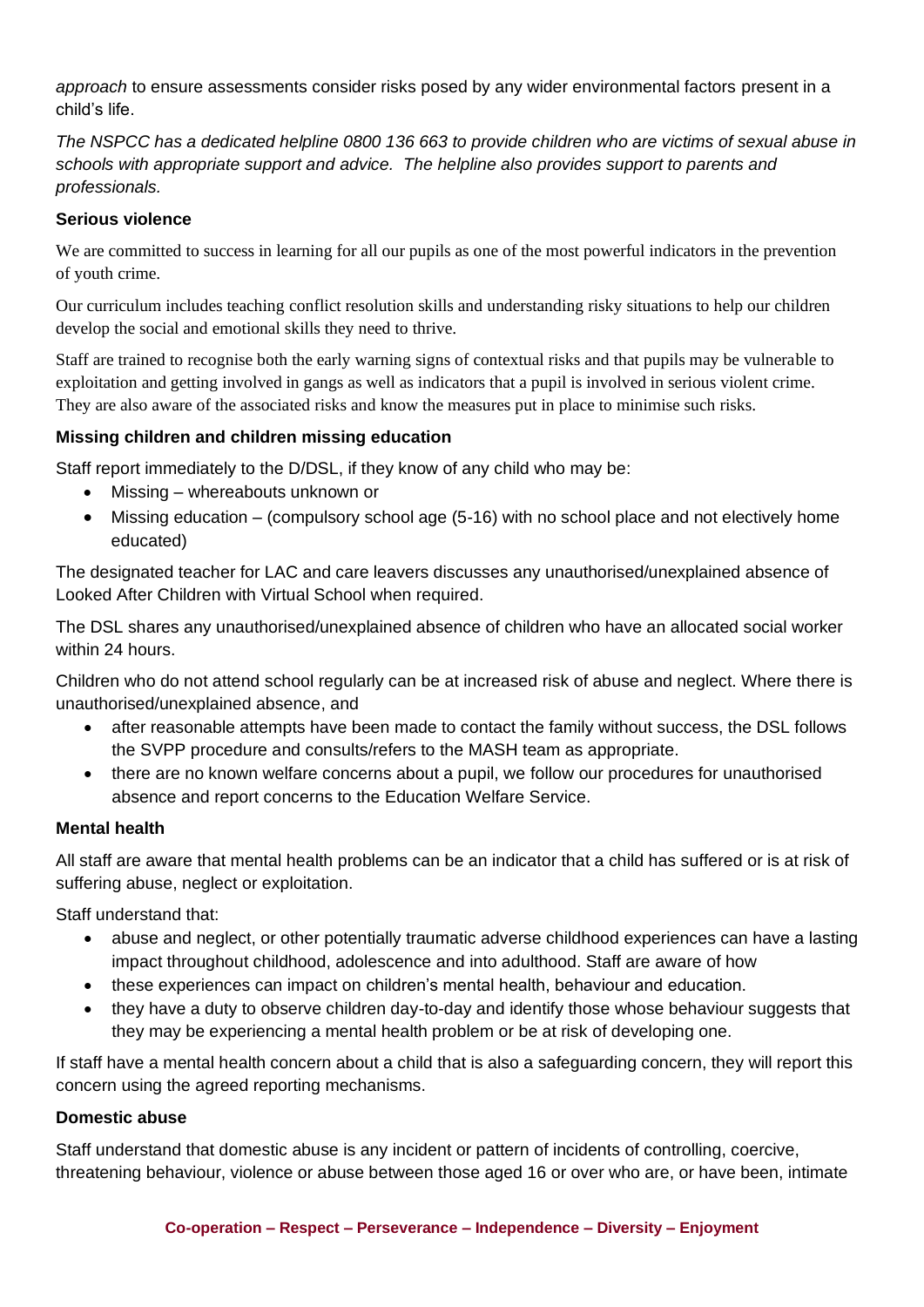partners or family members regardless of gender or sexuality. The abuse can encompass but is not limited to: psychological; physical; sexual; financial; and emotional harm.

The DSL liaises with partner agencies as part of 'Encompass' in Wiltshire. When police are called to an incident of domestic abuse, where there are children in the household who have experienced the domestic incident, the DSL ensures the organisation receives up to date relevant information about the child's circumstances and will ensure key staff provide emotional and practical support to the child according to their needs.

#### **Preventing radicalisation**

Protecting children from the risk of radicalisation is part of schools' wider safeguarding duties, and is similar in nature to protecting pupils from other forms of harm and abuse.

Staff use their judgement in identifying pupils who might be at risk of radicalisation and speak to the D/DSL if they are concerned about a pupil. The D/DSL will always act proportionately and this may include making a Prevent referral to the Channel support programme or to the MASH.

#### **Female Genital Mutilation (FGM)**

FGM is illegal in the UK and a form of child abuse with long-lasting harmful consequences. Staff will inform the D/DSL immediately if they suspect a girl is at risk of FGM. We will report to the police any 'known' cases of FGM to the police as required by law.

#### Staff training

#### **Induction**

The welfare of all our pupils is of paramount importance. All staff including governors and regular volunteers are informed of our safeguarding policy and procedures including online safety, at induction.

Our induction for staff also includes:

- Plan of support for individuals appropriate to the role for which they have been hired
- Confirmation of the conduct expected of staff within the school our Staff Behaviour Policy
- Opportunities for a new member of staff to discuss any issues or concerns about their role or responsibilities
- Confirmation of the line management/mentor process whereby any general concerns or issues about the person's ability or suitability will be addressed.

#### **Safeguarding training**

This training is for all staff and is twice a year to ensure staff understand their role in safeguarding. Any member of staff not present at this whole school session will undertake this statutory training requirement on their return.

In addition, all staff members receive safeguarding and child protection updates (for example, via email, e-bulletins, staff meetings) as necessary and at least annually. All staff also receive training in online safety and this is updated as necessary.

#### **Advanced training**

The D/DSL has additional multi agency training which is updated every two years as a minimum. The D/DSL also attend multi-agency courses relevant to school needs. Their knowledge and skills are refreshed at least annually eg via e-bulletins or safeguarding networking events with other D/DSLs. The D/DSL attend a Wiltshire MASH tour.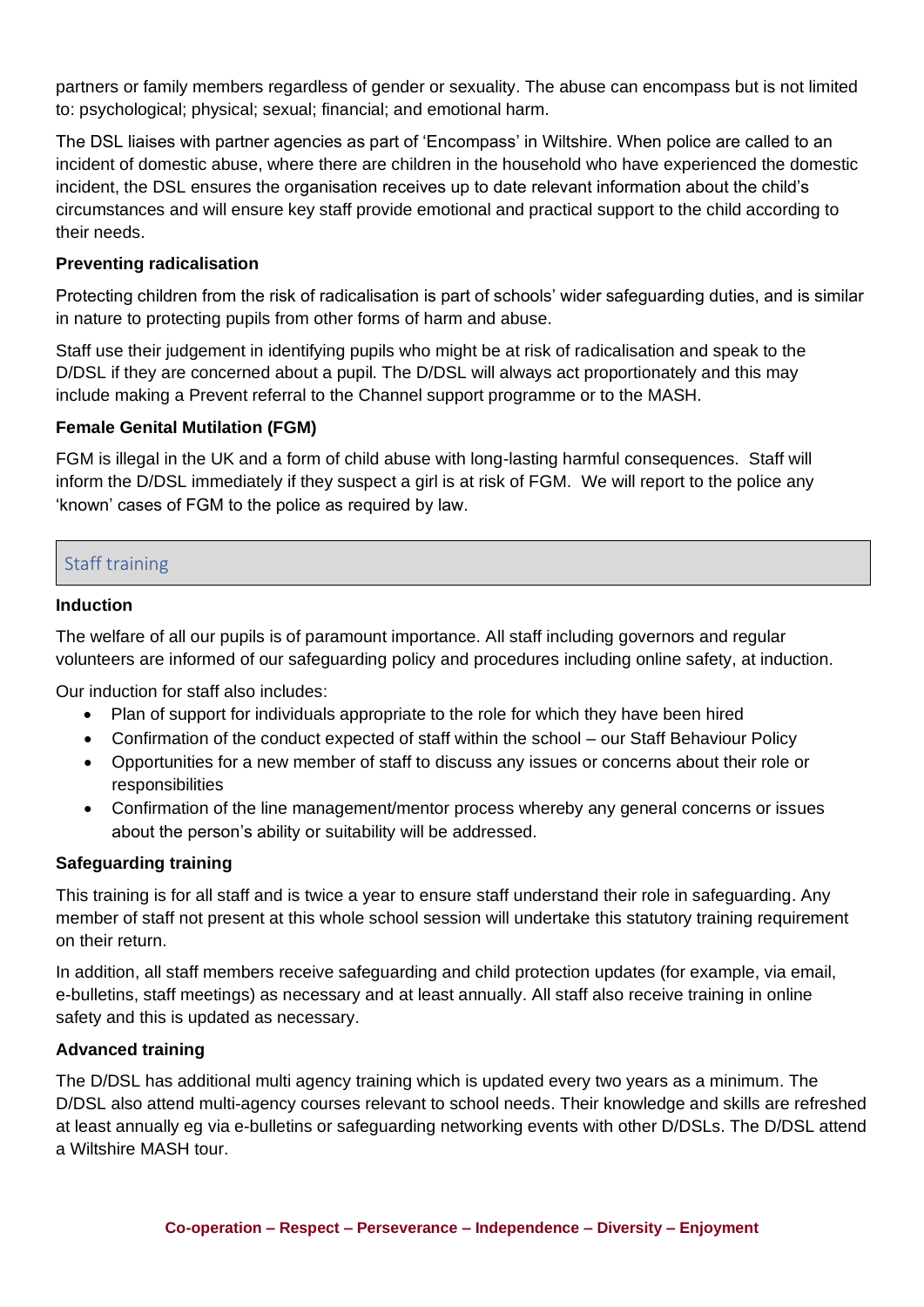#### **Safer Recruitment**

At least one person on any appointment panel has undertaken Safer Recruitment Training. This training is updated every five years as a minimum.

#### **Preventing Radicalisation**

All staff undertake Prevent awareness training.

#### **Staff support**

Due to the demanding, often distressing nature of child protection work, we support staff by providing an opportunity to talk through the challenges of this aspect of their role with a senior leader and to seek

further support as appropriate.

#### **Governors**

As well as the school's safeguarding induction programme, governors are encouraged to complete face to whole school safeguarding and child protection training. In addition, governors may attend face training for governors provided by Wiltshire Council.